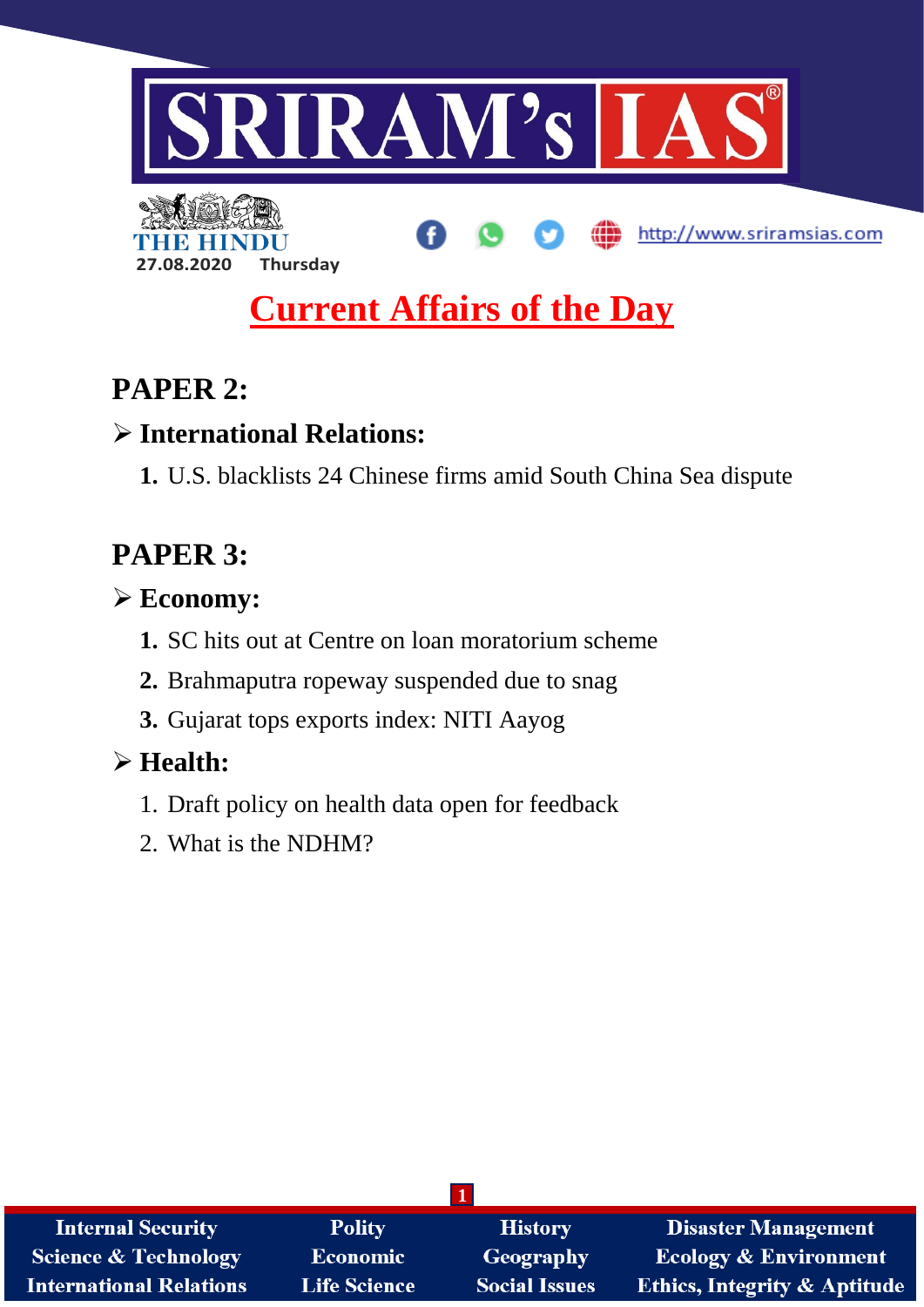

# THE BELLET **27.08.2020 Thursday**

## **SC hits out at Centre on loan moratorium scheme**

 $\triangleright$  The Supreme Court on Wednesday criticised the Union government for "hiding behind the Reserve Bank of India" without making its stand clear on the loan moratorium scheme introduced during the COVID-19 pandemic.

![](_page_1_Picture_4.jpeg)

http://www.sriramsias.com

- $\triangleright$  The top court wanted to know whether the deferment of loan interest to prop up borrowers through their financial crisis during the national lockdown would lead to accrual of further interest once the freeze is lifted on August 31. The government is yet to file its affidavit.
- $\triangleright$  The court noted that the issue had been pending indecisively for some months now and advised the government against adopting a blinkered vision, focusing only on matters of business of banks and not looking at the plight of the people financially dented by the "problems created by your lockdown". It said the government was empowered to take an independent stand under the Disaster Management Act.

### **Brahmaputra ropeway suspended due to snag**

 The 1.82-km Brahmaputra ropeway in Guwahati, said to be the **longest in India across a river**, has been suspended within 48 hours of its official launch on August 24 due to malfunctioning of the motor that powers it. An official of the Guwahati Metropolitan Development Authority (GMDA) said.

| <b>Internal Security</b>        | <b>Polity</b>       | <b>History</b>       | <b>Disaster Management</b>              |
|---------------------------------|---------------------|----------------------|-----------------------------------------|
| <b>Science &amp; Technology</b> | <b>Economic</b>     | Geography            | <b>Ecology &amp; Environment</b>        |
| <b>International Relations</b>  | <b>Life Science</b> | <b>Social Issues</b> | <b>Ethics, Integrity &amp; Aptitude</b> |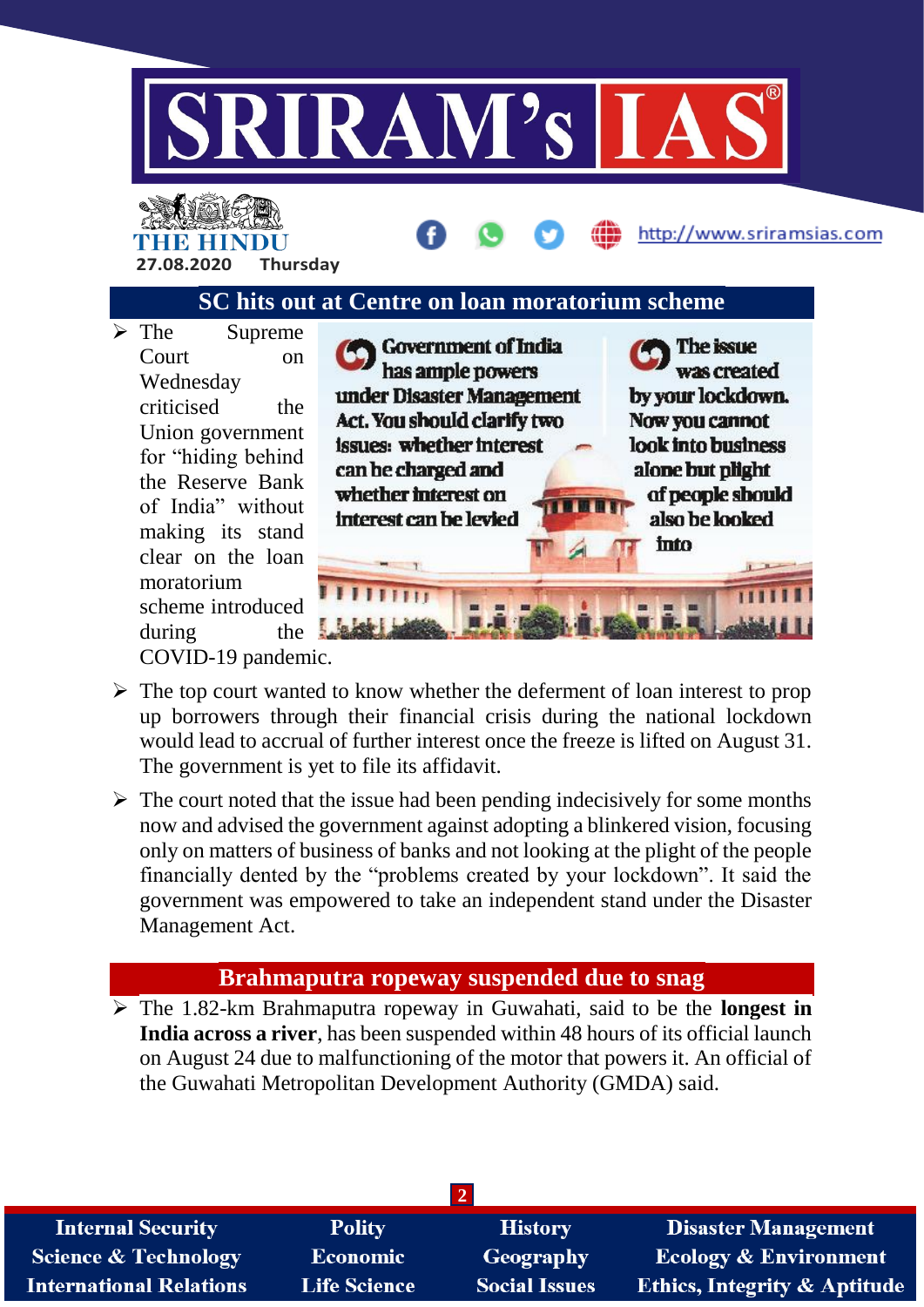![](_page_2_Picture_0.jpeg)

http://www.sriramsias.com

# **Draft policy on health data open for feedback**

**Draft Health Data Management Policy of the National Digital Health Mission (NDHM):**

 The **National Health Authority (NHA)** has released the draft Health Data Management Policy of the National Digital Health Mission (NDHM) in the public domain. The draft has been released on the website of the NDHM and will be available for public comments and feedback till September 3. The policy will be finalised after receiving suggestions from the public.

#### **Significance:**

**27.08.2020 Thursday**

THE HIND

 $\triangleright$  NHA Chief Executive Officer Indu Bhushan said, "The draft is the maiden step in realising the NDHM's guiding principle of 'Security and Privacy by Design' for the protection of individuals' data privacy. It encompasses various aspects pertaining to health data such as data privacy, consent management, data sharing and protection etc."

#### **Main objectives:**

- $\triangleright$  One of the main objectives of the draft policy is to provide adequate guidance and to set out a framework for the secure processing of **personal and sensitive personal data** of individuals who are a part of the national digital health ecosystem.
- $\triangleright$  This will be in compliance with all applicable laws and international standards that define the set of frameworks of consent for the collection and processing of health data by healthcare practitioners and other entities, and other relevant standards related to data interoperability and data sharing, said a release by the NHA.

#### **Value Added Information**

#### **What is the NDHM?**

- $\triangleright$  The NDHM is part of the National Digital Health Blueprint (NDHB).
- $\triangleright$  [NDHB aims to enhance the healthcare delivery by setting up a core e-health database of international standards.
- $\triangleright$  It allows patients to have control over their health data.
- $\triangleright$  The NDHM envisages creating a national health ID for every Indian.

| <b>Internal Security</b>        | <b>Polity</b>       | <b>History</b>       | <b>Disaster Management</b>              |
|---------------------------------|---------------------|----------------------|-----------------------------------------|
| <b>Science &amp; Technology</b> | <b>Economic</b>     | Geography            | <b>Ecology &amp; Environment</b>        |
| <b>International Relations</b>  | <b>Life Science</b> | <b>Social Issues</b> | <b>Ethics, Integrity &amp; Aptitude</b> |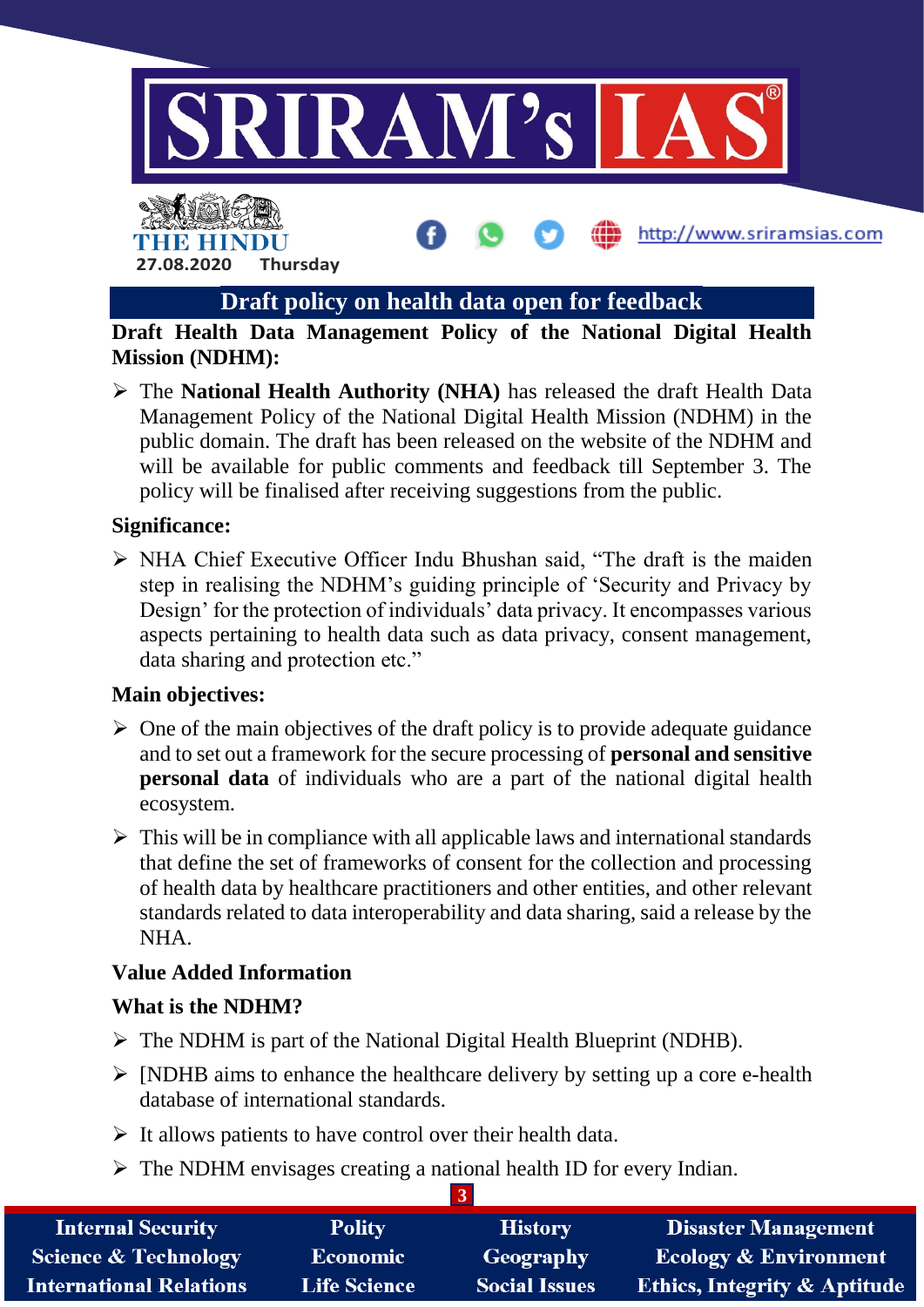![](_page_3_Picture_0.jpeg)

http://www.sriramsias.com

![](_page_3_Picture_1.jpeg)

- $\triangleright$  It wants to make use technology to streamline processes such as recordkeeping, sharing of healthcare data and similar healthcare processes.
- $\triangleright$  This well-timed move will help citizens make informed decisions on treatments.

### **Is the fund allocated enough?**

- $\triangleright$  The NDHM is supposed to cover all government health programmes to begin with.
- $\triangleright$  This will be a huge exercise and would require more resources than the currently allocated ₹144 crore.
- $\triangleright$  This will make private participation a necessity given the strained finances of the Centre.

## **What is the potential of this mission?**

- $\triangleright$  It has the potential to transform the healthcare sector.
- $\triangleright$  It can make the healthcare sector more technologically advanced, inclusive and delivery-driven.

## **What is the further kind of data that should be integrated?**

- $\triangleright$  Such centralised data, combined with real-time Big Data analytics, can become a surveillance tool.
- $\triangleright$  Healthcare data from wearable devices are getting mainstreamed.
- $\triangleright$  This data is used by the healthcare providers, doctors and patients for diagnosis, if not for treatment.
- $\triangleright$  So, the NDHM should spell out its stand on collecting such data from individuals and integrating it with the unique health ID.

### **What are the challenges?**

- $\triangleright$  The NDHM gives rise to logistical challenges and privacy concerns.
- $\triangleright$  It involves government collaboration between hospitals in both public as well as private sectors, labs, insurance firms, pharmacies and telemedicine.
- $\triangleright$  So, there is a risk of exposing individual healthcare data to hacking and commercial misuse.

| <b>Internal Security</b>        | <b>Polity</b>       | <b>History</b>       | <b>Disaster Management</b>              |
|---------------------------------|---------------------|----------------------|-----------------------------------------|
| <b>Science &amp; Technology</b> | Economic            | Geography            | <b>Ecology &amp; Environment</b>        |
| <b>International Relations</b>  | <b>Life Science</b> | <b>Social Issues</b> | <b>Ethics, Integrity &amp; Aptitude</b> |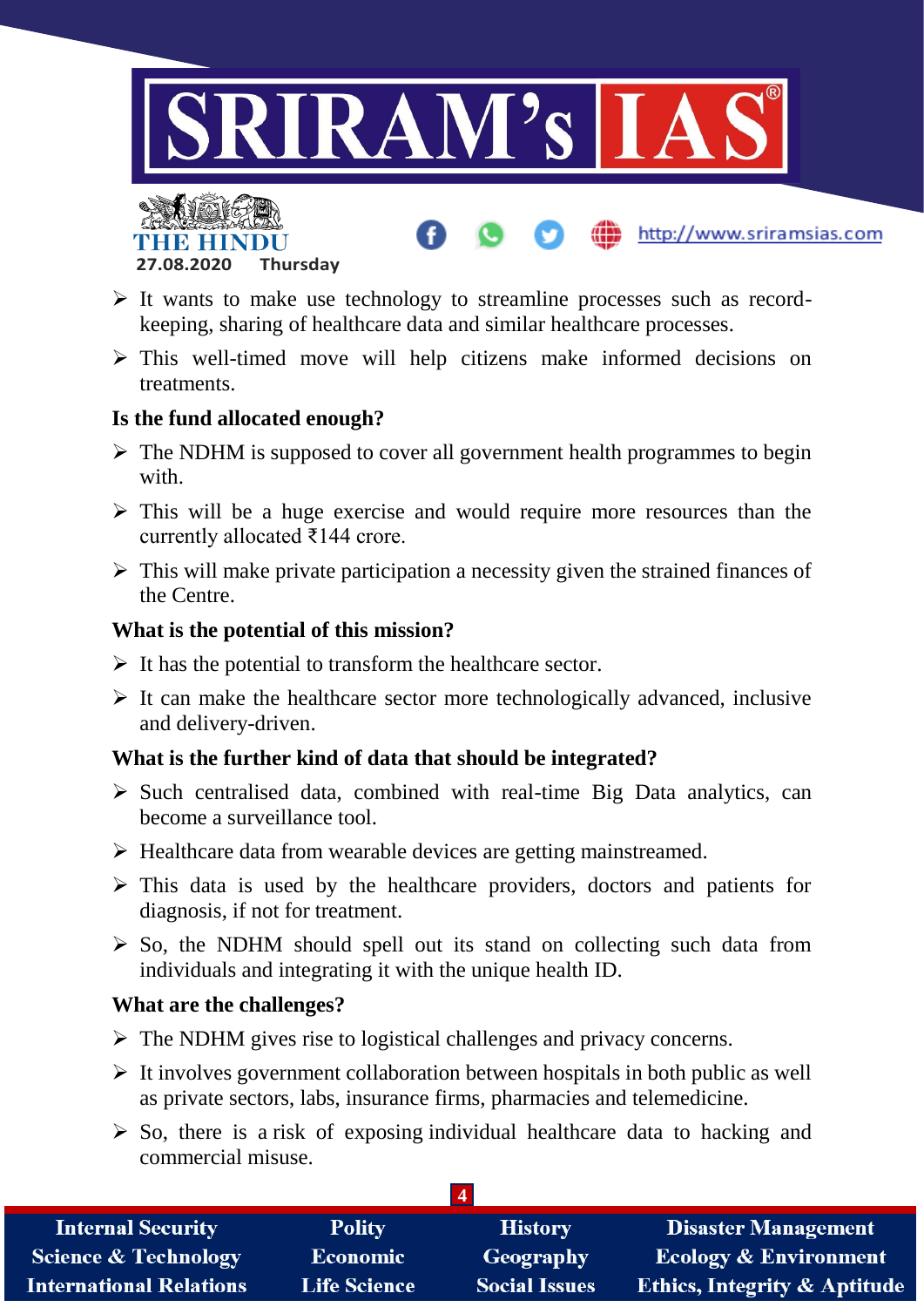![](_page_4_Picture_0.jpeg)

http://www.sriramsias.com

![](_page_4_Picture_1.jpeg)

- $\triangleright$  Although the NDHM is now a voluntary exercise, it could become mandatory for availing government health services.
- $\triangleright$  In such a context, ensuring the safety of individual health data becomes paramount.

#### **What could be done?**

- $\triangleright$  The government must gain the confidence of all stakeholders, including rights groups, before going ahead.
- $\triangleright$  There should be more clarity on questions such as:
- $\triangleright$  Who will maintain and manage the centralised repository of citizen's health data;
- $\triangleright$  Who will own the data the individual or the state:
- $\triangleright$  Whether individuals can transfer the data between service providers and
- $\triangleright$  Whether the individual has the right to erase irrelevant healthcare data and maintain 'his or her right to be forgotten'.
- $\triangleright$  Insurance companies should not be allowed to misuse personal data.
- $\triangleright$  The NDHM must be in compliance with the global best practices on data privacy, like the EU's General Data Protection Regulation.
- $\triangleright$  The potential and pitfalls of digitisation of health data must be appreciated before moving ahead.

# **U.S. blacklists 24 Chinese firms amid South China Sea dispute**

- $\triangleright$  The United States on Wednesday blacklisted 24 Chinese companies and targeted a number of individuals it said were part of construction and military actions related to disputed islands in the South China Sea.
- $\triangleright$  The move marked the Trump administration's latest efforts to crack down on companies whose goods may support Chinese military activities.

### **Act of intimidation:**

 $\triangleright$  The United States accuses China of militarising the South China Sea and trying to intimidate Asian neighbors who might want to exploit its extensive oil and gas reserves.

| <b>Internal Security</b>        | <b>Polity</b>       | <b>History</b>       | <b>Disaster Management</b>              |
|---------------------------------|---------------------|----------------------|-----------------------------------------|
| <b>Science &amp; Technology</b> | <b>Economic</b>     | Geography            | <b>Ecology &amp; Environment</b>        |
| <b>International Relations</b>  | <b>Life Science</b> | <b>Social Issues</b> | <b>Ethics, Integrity &amp; Aptitude</b> |